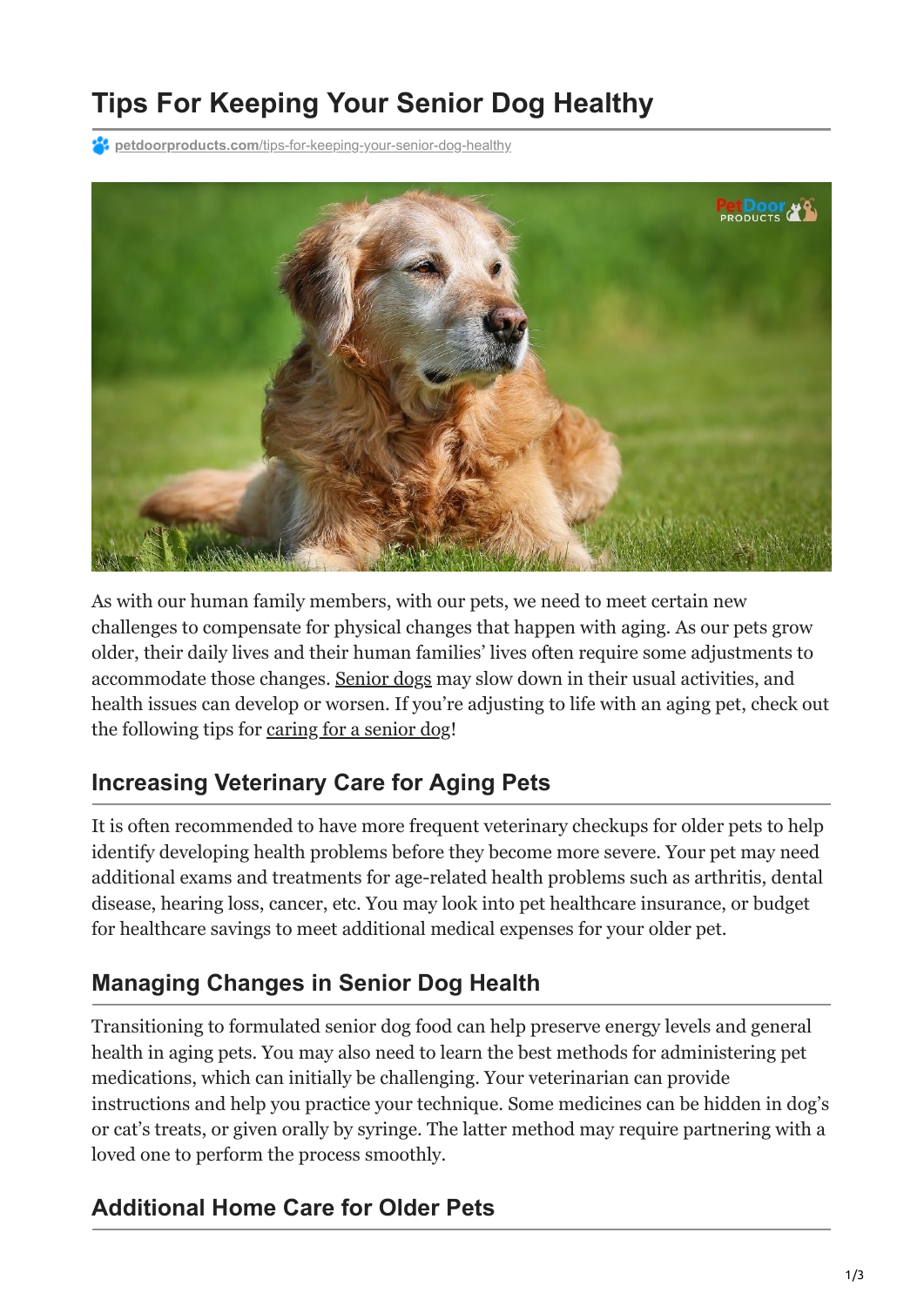It can be difficult for aged pets to be left alone for long periods. Not having someone available to open the door can be especially rough for an elderly pet that needs to go to the bathroom more frequently. If you work away from home all day or are frequently out for long hours, [install a pet door](https://petdoorproducts.com/find-a-dealer/) to protect your dog or cat from experiencing that every day.

Also, you might consider hiring a pet sitter with whom you're familiar or who comes with [excellent verifiable references. A good pet sitter comes with knowledge of great tips for](https://petdoorproducts.com/guide-to-dog-body-language-what-is-your-dog-trying-to-say/) senior dogs and abundant patience and enthusiasm for lavishing the best of care on your pet in his or her golden years.

# **Modifying Your Home for Elder Pet Safety**

Making some adaptations around the house for your elderly dog or cat can help ensure your pet stays comfortable and safe and can be independent for as long as possible.

- Pet care experts recommend placing no-slip pads under rugs and carpets to help senior pets feel more stable on their feet.
- Creating a few pet-sized ramps with glued rubber walkways can allow your pet safe access to the couch, bed, porch, yard, or other areas they most enjoy spending their time.
- A softer pet bed can also help relieve aching joints and protect against the development of pressure ulcers (sores from lying down for long periods).

# **Little Luxuries for Your Aging Pet**

It's time to pamper your pet with healthful toys, treats, and even puppy massages. Slow down the daily walks and make them shorter if necessary to allow plenty of time for your dog to wander around at his leisure and sniff to his heart's content. Adapt to an appropriate pace for [senior dog activities](https://petdoorproducts.com/the-4-most-important-tips-for-walking-your-dog/). Ultimately, the best thing you can do for your aging pet is to share as much of the precious time you have with him/her as you can.

### **Making the Most of Time with Your Aging Pet**

We all want to make our pets' senior years as cozy and comfortable as we can. So, do the extras that preserve the quality of life you've given your dear dog or cat over the years:

- Have the extra veterinary checkups for senior dogs.
- Modify things at home, as needed to make getting around easier.
- By all means, spend quality time together with your furry companion.
- Make your walks slower and/or shorter, as needed.

Remember to enjoy every minute of those times making memories with your best buddy.

### **The Greatest Gift of All for An Older Pet**